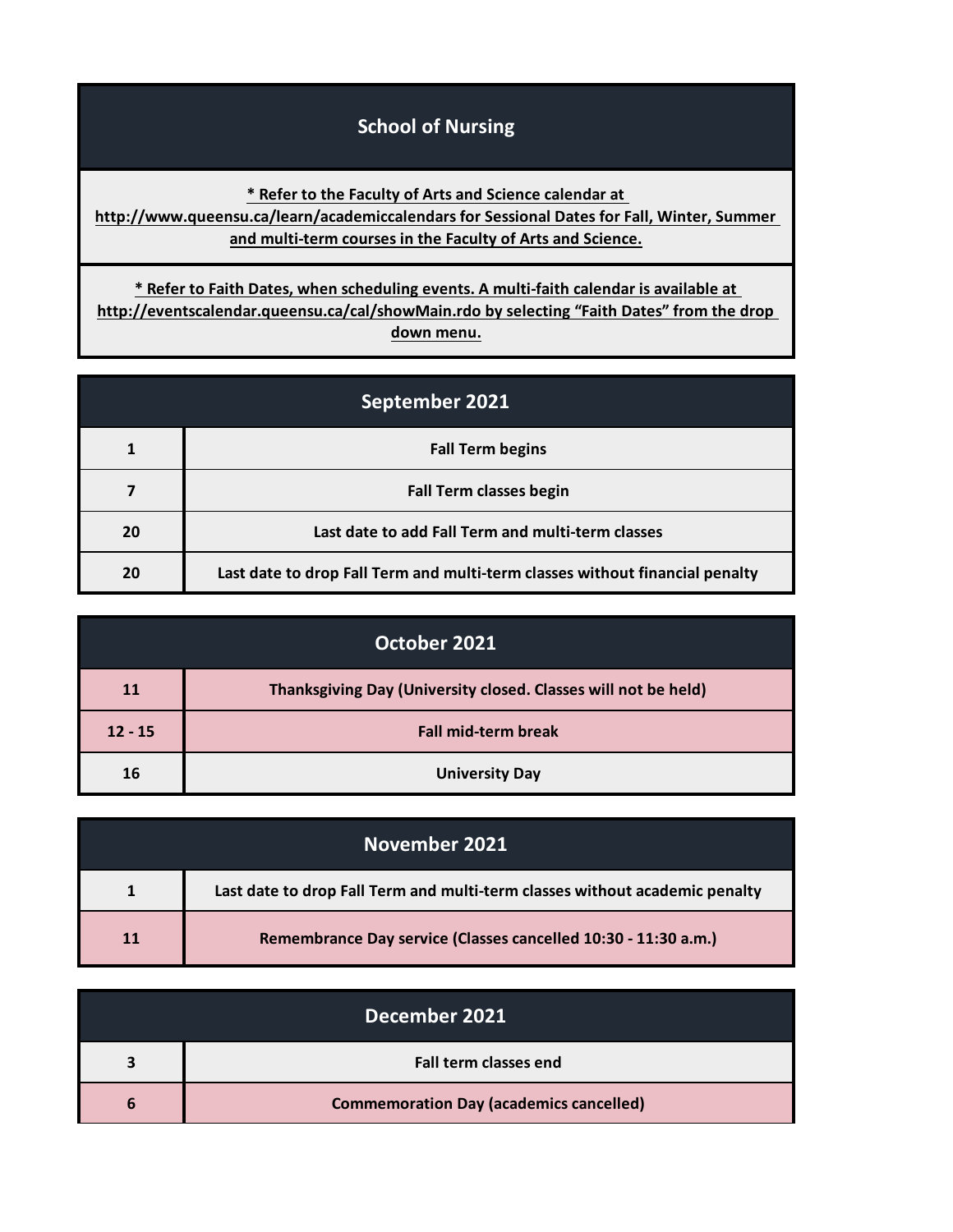| $4 - 7$  | Fall Term pre-assessment study period |
|----------|---------------------------------------|
| $8 - 22$ | <b>Fall term final assessments</b>    |
| 31       | <b>Fall Term ends</b>                 |

| January 2022 |                                                                 |
|--------------|-----------------------------------------------------------------|
|              | <b>Winter Term begins</b>                                       |
| 10           | <b>Winter Term classes begin</b>                                |
| 21           | Last date to add Winter Term classes                            |
| 24           | Last date to drop Winter Term classes without financial penalty |

| February 2022 |                                              |
|---------------|----------------------------------------------|
| 21            | <b>Family Day (classes will not be held)</b> |
| $22 - 25$     | <b>Winter Mid-term Reading Week</b>          |

| March 2022     |                                                                               |
|----------------|-------------------------------------------------------------------------------|
| $\overline{a}$ | Last date to drop Winter Term and multi-term classes without academic penalty |

| <b>April 2022</b> |                                                          |
|-------------------|----------------------------------------------------------|
| 8                 | Winter Term classes end                                  |
| $9 - 13$          | Winter Term pre-assessment study period                  |
| $14 - 30$         | Final assessments for Winter Term and multi-term classes |
| 30                | <b>Winter Term ends</b>                                  |

| <b>May 2022</b>           |
|---------------------------|
| <b>Summer term begins</b> |